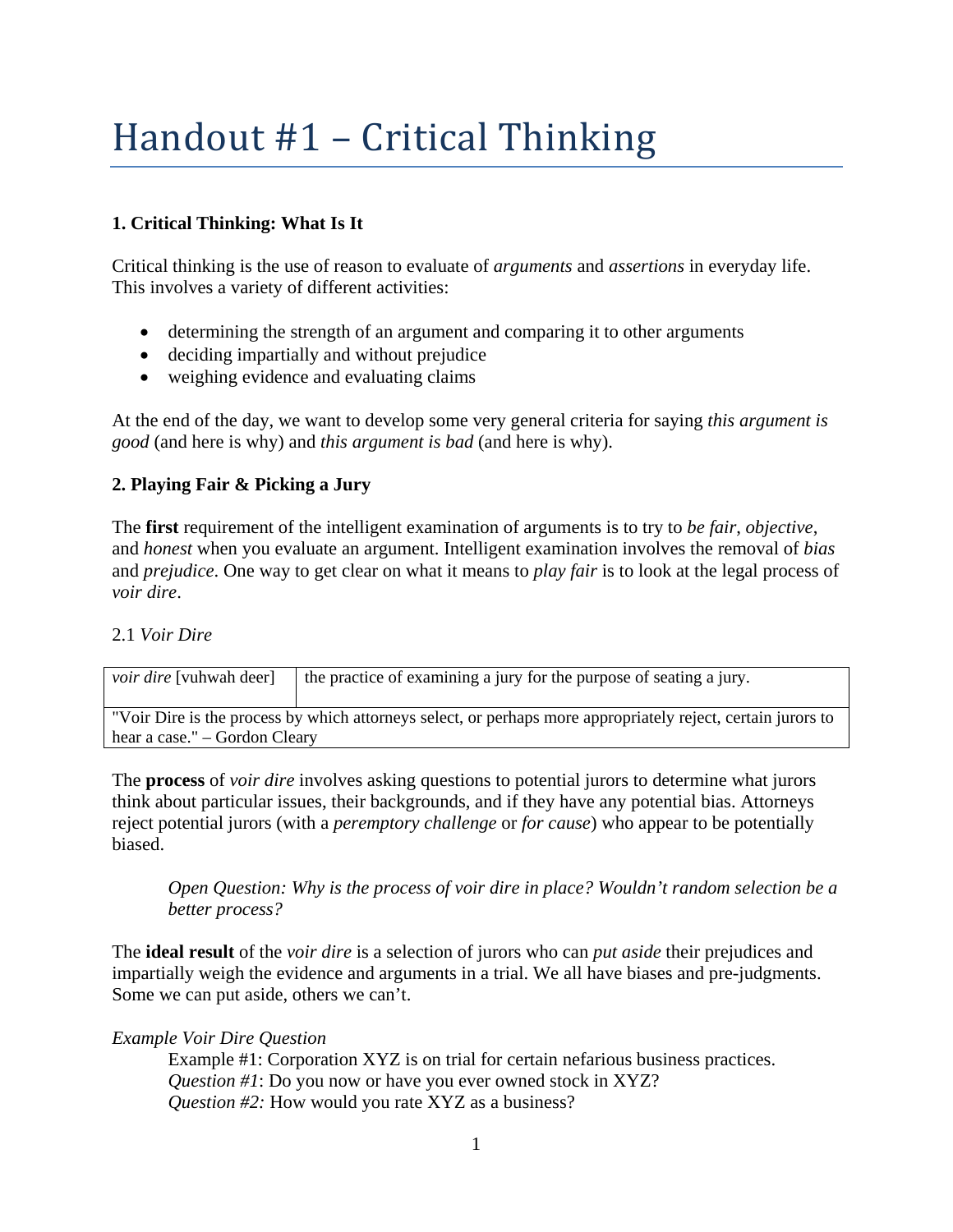*Example #2:* Corporation XYZ is a large corporation accused of denying John (a former employee) benefits after he was injured on the job

- Have you ever been treated poorly by an employer?
- Do you feel that large corporations are better or worse to their employees than smaller corporations?
- Are there any reasons why a company might deny an employee their benefits or a severance package?

What other kinds of questions should be asked to determine whether or not an individual can be impartial?

### Ex.1-1, #1

### *2.2. Use of Social Scientists to Pick a Jury*

While the ideal result of the *voir dire* is to pick an impartial jury, the **actual result** of *voir dire* may be different. Lawyers often want a jury that is favorable to their client and so they might gather data about what jurors are likely to do based upon demographic information (e.g. age, race, background, etc.).

Question: Does helps or hinder the ideal goal of picking a jury that will play fair?

*Against:* rig juries to reach a verdict based on biases rather than the impartial weighing of evidence, e.g. a prosecutor who picks jurors who are more likely to convict. *For:* needed to detect prejudices that jurors have but won't admit to upon questioning, e.g. sexist but won't admit it.

#### *2.3. What Does Ideal Jury Selection Tell Us About Critical Thinking?*

In picking an ideal jury, we aim to pick a group of individuals who can put aside their prejudices and decide the case on the basis of the evidence and argument.

*Why*? Because "[t]he issue is the person's guilt or innocence of some specific charge, and that has nothing to do with whether you like or dislike the defendant" (4).

*This tells us something about critical thinking*. **One goal of critical thinking then is that our biases often get in the way but in** *evaluating* **good and bad arguments, one goal is to be** *impartial* **as possible.** 

Ex.1-2

### **3. Two Kinds of Critical Thinking**

*3.1 Adversarial Critical Thinking (One Winner, One Loser)*